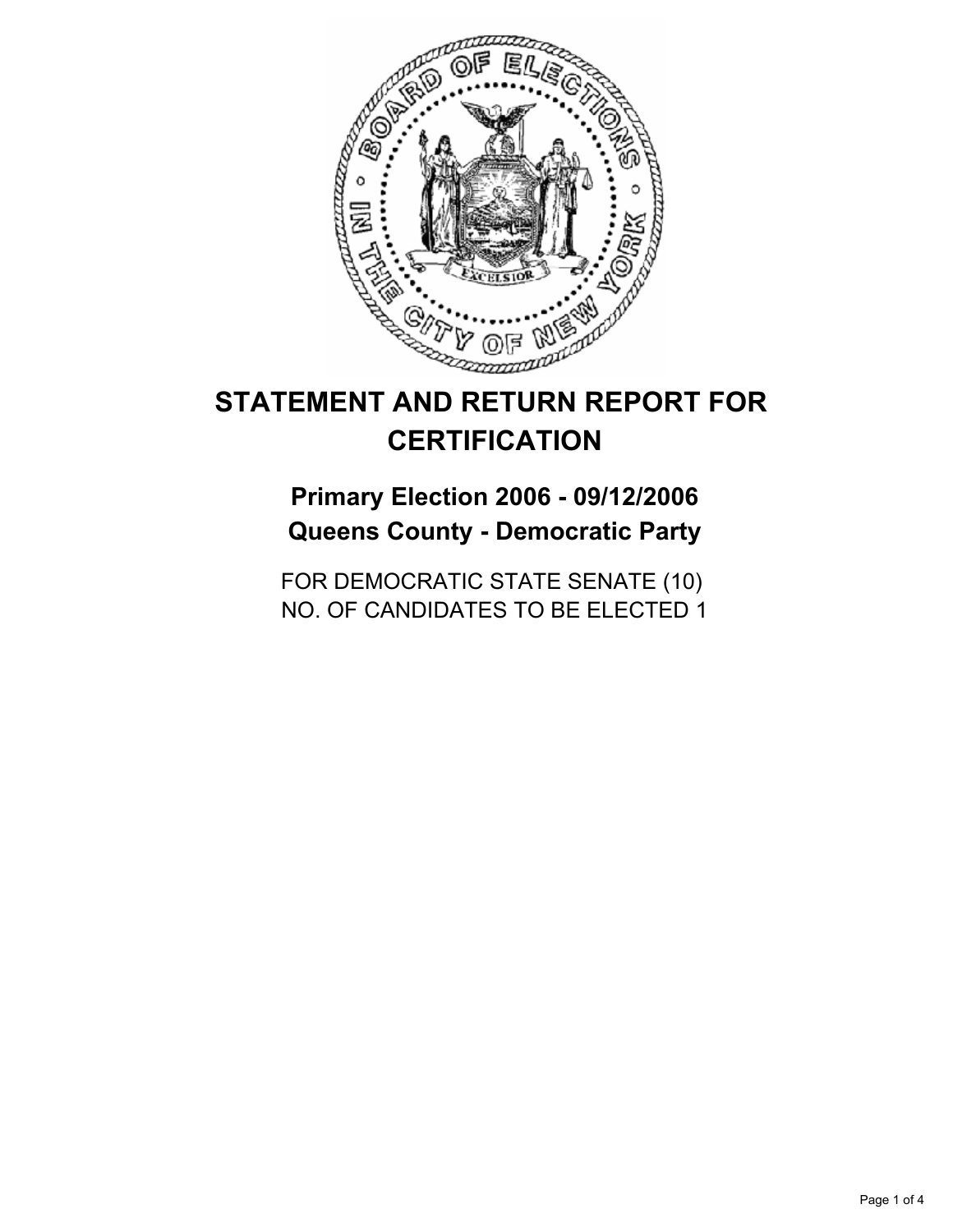

# **ASSEMBLY DISTRICT 23**

| <b>EMERGENCY</b>   | 0   |
|--------------------|-----|
| ABSENTEE/MILITARY  | 24  |
| AFFIDAVIT          | 8   |
| SHIRLEY L HUNTLEY  | 232 |
| ADA L SMITH        | 292 |
| <b>TOTAL VOTES</b> | 524 |

# **ASSEMBLY DISTRICT 25**

| <b>TOTAL VOTES</b> | 262 |
|--------------------|-----|
| ADA L SMITH        | 153 |
| SHIRLEY L HUNTLEY  | 109 |
| AFFIDAVIT          | 9   |
| ABSENTEE/MILITARY  | 17  |
| <b>EMERGENCY</b>   |     |

### **ASSEMBLY DISTRICT 27**

| <b>TOTAL VOTES</b> | 565 |
|--------------------|-----|
| ADA L SMITH        | 257 |
| SHIRLEY L HUNTLEY  | 308 |
| AFFIDAVIT          | 6   |
| ABSENTEE/MILITARY  | 29  |
| <b>EMERGENCY</b>   | 33  |

# **ASSEMBLY DISTRICT 28**

| <b>TOTAL VOTES</b> | 1,119 |
|--------------------|-------|
| ADA L SMITH        | 571   |
| SHIRLEY L HUNTLEY  | 548   |
| AFFIDAVIT          | 14    |
| ABSENTEE/MILITARY  | 97    |
| <b>EMERGENCY</b>   | 0     |

#### **ASSEMBLY DISTRICT 29**

| <b>TOTAL VOTES</b>         | 2,761 |
|----------------------------|-------|
| JOSEPH MARTHONE (WRITE-IN) |       |
| <b>ADA L SMITH</b>         | 1,257 |
| SHIRLEY L HUNTLEY          | 1,503 |
| <b>AFFIDAVIT</b>           | 18    |
| ABSENTEE/MILITARY          | 57    |
| <b>EMERGENCY</b>           | 23    |

#### **ASSEMBLY DISTRICT 31**

| <b>EMERGENCY</b>   | 4     |
|--------------------|-------|
| ABSENTEE/MILITARY  | 28    |
| AFFIDAVIT          | 20    |
| SHIRLEY L HUNTLEY  | 827   |
| ADA L SMITH        | 1,167 |
| <b>TOTAL VOTES</b> | 1,994 |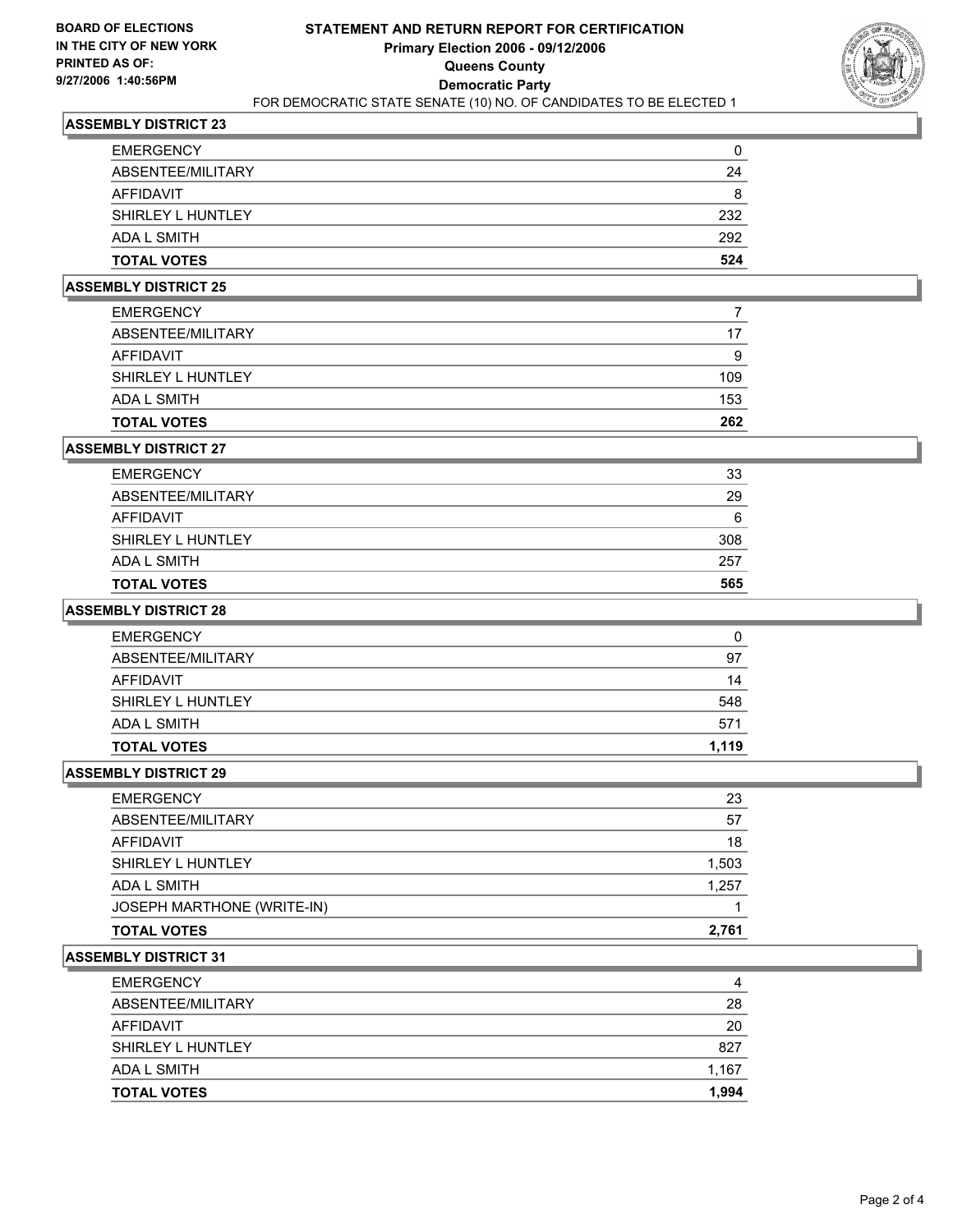

# **ASSEMBLY DISTRICT 32**

| <b>EMERGENCY</b>               | 12    |
|--------------------------------|-------|
| ABSENTEE/MILITARY              | 75    |
| AFFIDAVIT                      | 77    |
| SHIRLEY L HUNTLEY              | 2,855 |
| ADA L SMITH                    | 2,387 |
| ELIZABETH GOLDSMITH (WRITE-IN) | ◠     |
| ERIC ADAMS (WRITE-IN)          |       |
| <b>TOTAL VOTES</b>             | 5,245 |

# **ASSEMBLY DISTRICT 33**

| <b>TOTAL VOTES</b> | 75 |
|--------------------|----|
| ADA L SMITH        | 44 |
| SHIRLEY L HUNTLEY  | 31 |
| AFFIDAVIT          |    |
| ABSENTEE/MILITARY  |    |
| <b>EMERGENCY</b>   |    |

#### **ASSEMBLY DISTRICT 38**

| <b>EMERGENCY</b>   |     |
|--------------------|-----|
| ABSENTEE/MILITARY  |     |
| AFFIDAVIT          |     |
| SHIRLEY L HUNTLEY  | 82  |
| ADA L SMITH        | 84  |
| <b>TOTAL VOTES</b> | 166 |